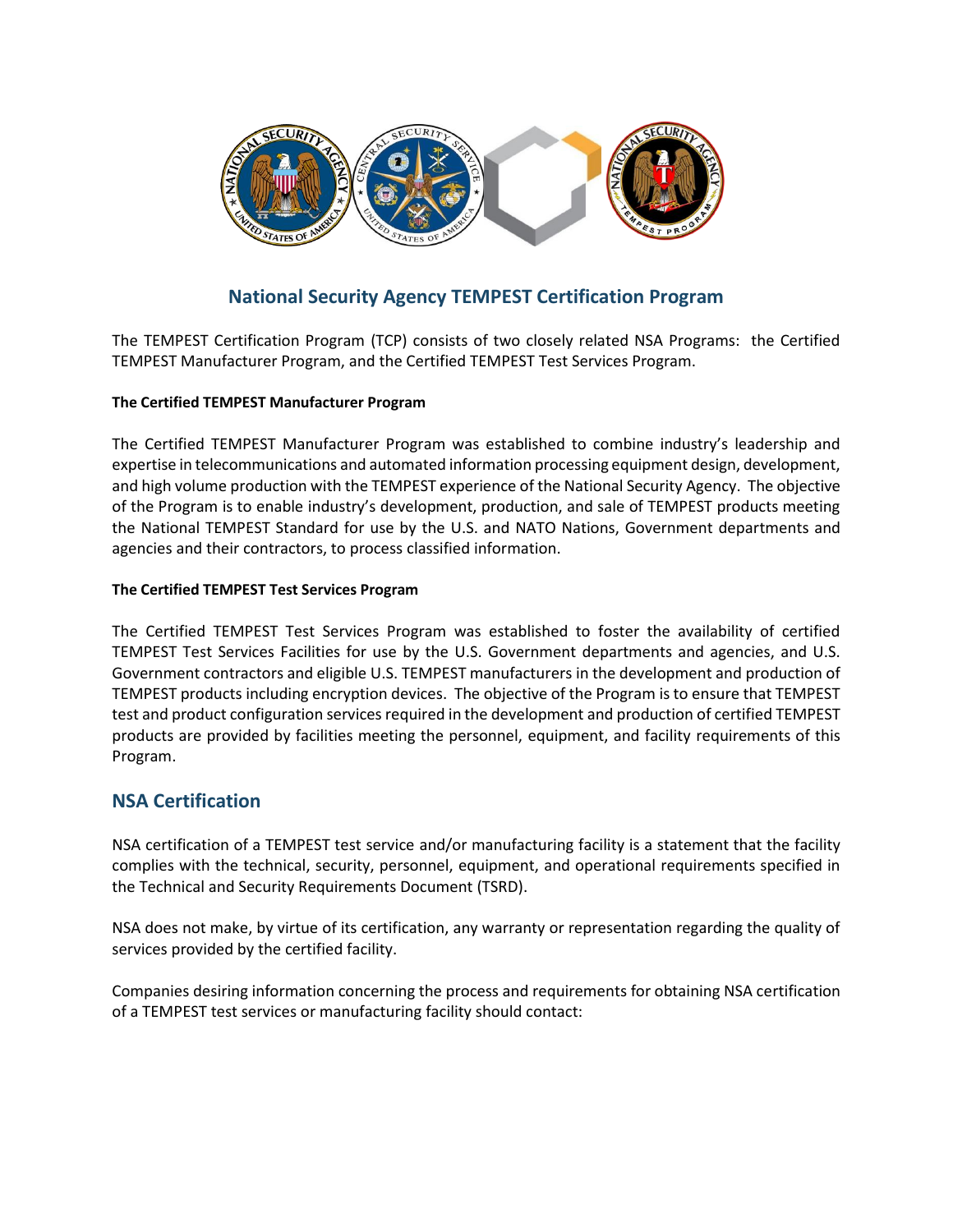NATIONAL SECURITY AGENCY 9800 SAVAGE ROAD FT. MEADE MD 20755-6708 ATTN: TEMPEST Capabilities Assessment Team, Suite 6708 410-854-8478

## **NSA TEMPEST Certification Program Companies:**

The following is a listing, delineating the names, addresses, phone numbers, and company point of contact (POC) of each TEMPEST Certification Program company.

M = NSA Certified TEMPEST Manufacturer

TS = NSA Certified TEMPEST Test Services

| <b>NSA Certified TEMPEST Manufacturers/Test Services Companies</b> |                                                              |   |           |                                                                              |  |  |
|--------------------------------------------------------------------|--------------------------------------------------------------|---|-----------|------------------------------------------------------------------------------|--|--|
| <b>Company</b>                                                     | <b>Address</b>                                               | M | <b>TS</b> | <b>POC</b>                                                                   |  |  |
| Advanced Programs, Inc.                                            | 7125 Riverwood Dr<br>Columbia, MD 21046                      | X | X         | Joe O'Banion<br>410-312-5812<br>jobanion@advprograms.com                     |  |  |
| Advanced Programs, Inc.                                            | 7090 Columbia Gateway Dr<br>Columbia, MD 21046               |   | X         | <b>Sal Lo Presti</b><br>410-312-5839<br>slopresti@advprograms.com            |  |  |
| Advanced Programs, Inc.                                            | 21A Northwestern Dr<br>Salem, NH 03079                       | X | X         | <b>Tim Burke</b><br>603-685-6729<br>Tim.burke@advprograms.com                |  |  |
| Analog Devices Federal, Inc.                                       | 13008 Telecom Drive<br>Temple Terrace, FL 33637              |   | X         | <b>Chris Courchaine</b><br>813-559-6608<br>Christopher.courchaine@analog.com |  |  |
| AYON Cybersecurity, Inc.                                           | 5155 West King St.<br>Cocoa, FL 32926                        | X | X         | <b>Fred Derwitsch</b><br>321-953-3033<br>fderwitsch@ayoncs.com               |  |  |
| CIS Secure                                                         | 21100 Ashburn Crossing Dr.<br>Suite 155 Ashburn, VA<br>20147 | X | X         | <b>Dan Gavin</b><br>703-651-3185<br>dgavin@cissecure.com                     |  |  |
| Dayton T. Brown                                                    | 1195 Church Street<br>Bohemia, NY 11716                      |   | X         | <b>John Malusa</b><br>631-589-6300<br>jmalusa@dtbtest.com                    |  |  |
| <b>General Dynamics C4</b>                                         | 400 John Quincy Adams Rd<br>Tauton, MA 02780                 |   | X         | <b>Brian Martin</b><br>480-441-8761<br>brian.martin@gd-ms.com                |  |  |
| <b>General Dynamics C4</b>                                         | 8201 E McDowell Rd<br>Scottsdale, AZ 85252                   |   | X         | <b>Brian Martin</b><br>480-441-8761<br>brian.martin@gd-ms.com                |  |  |
| Harris Corporation                                                 | 2400 Palm Bay Road NE<br>Palm Bay, FL 32905                  |   | X         | <b>Mike McMullen</b><br>321-727-6740<br>mmcmulle@harris.com                  |  |  |